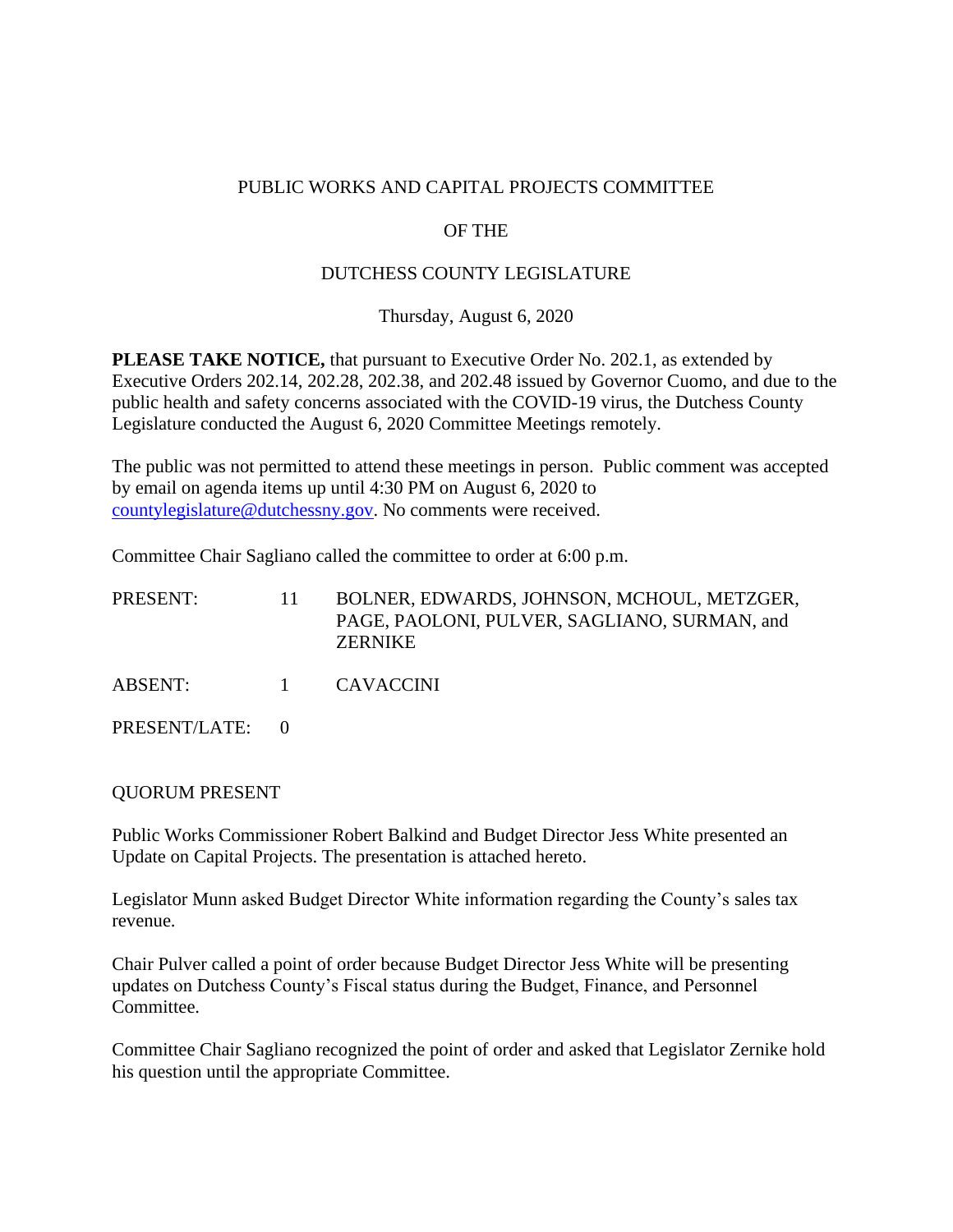**2020108** A RESOLUTION AUTHORIZING CERTAIN COUNTY PRELIMINARY EXPENSES IN CONNECTION WITH THE PLANNING FOR THE PROPOSED URBAN TRAIL SYSTEM ALONG THE FORMER CSX RAILROAD CORRIDOR, IN AND FOR THE COUNTY OF DUTCHESS, NEW YORK, AT A MAXIMUM ESTIMATED COST OF \$757,500, AND AUTHORIZING THE ISSUANCE OF \$757,500 BONDS OF SAID COUNTY TO PAY THE COST THEREOF

On motion by Majority Leader Bolner, duly seconded by Assistant Majority Leader Metzger, the foregoing resolution was adopted by the Public Works and Capital Projects Committee with only Legislator Page voting no and Legislator Cavaccini being absent.

**2020109** A RESOLUTION AUTHORIZING THE ISSUANCE OF AN ADDITIONAL \$1,020,000 BONDS OF THE COUNTY OF DUTCHESS, NEW YORK, TO PAY PART OF THE COST OF THE BRIDGE, CULVERT AND HIGHWAY IMPROVEMENTS RELATING TO RESOLUTION NO. 2018097, IN AND FOR SAID COUNTY AND REPEALING BORROWING AUTHORITY IN AN EQUAL AMOUNT RELATING TO RESOLUTION NOS. 2016112 AND 2017065

On motion by Majority Leader Bolner, duly seconded by Assistant Majority Leader Metzger, the foregoing resolution was unanimously adopted by the Public Works and Capital Projects Committee with Legislator Cavaccini being absent.

**2020121** AUTHORIZING DUTCHESS COUNTY TO ENTER INTO AN AMENDMENT TO AMENDED AND RESTATED LEASE AND SOLAR POWER PURCHASE AGREEMENT AT THE HUDSON VALLEY REGIONAL AIRPORT

On motion by Majority Leader Bolner, duly seconded by Assistant Majority Leader Metzger, the foregoing resolution was unanimously adopted by the Public Works and Capital Projects Committee with Legislator Cavaccini being absent.

**2020122** AUTHORIZING THE COUNTY EXECUTIVE TO APPLY FOR, ACCEPT AND EXECUTE FTA SECTION 5307 AND SECTION 5311 FUNDS GRANT APPLICATIONS UNDER THE CARES ACT AS IT PERTAINS TO THE DUTCHESS COUNTY DIVISION OF PUBLIC TRANSIT

On motion by Majority Leader Bolner, duly seconded by Minority Leader Edwards, the foregoing resolution was unanimously adopted by the Public Works and Capital Projects Committee with Legislator Cavaccini being absent.

There being no further business, the meeting was adjourned.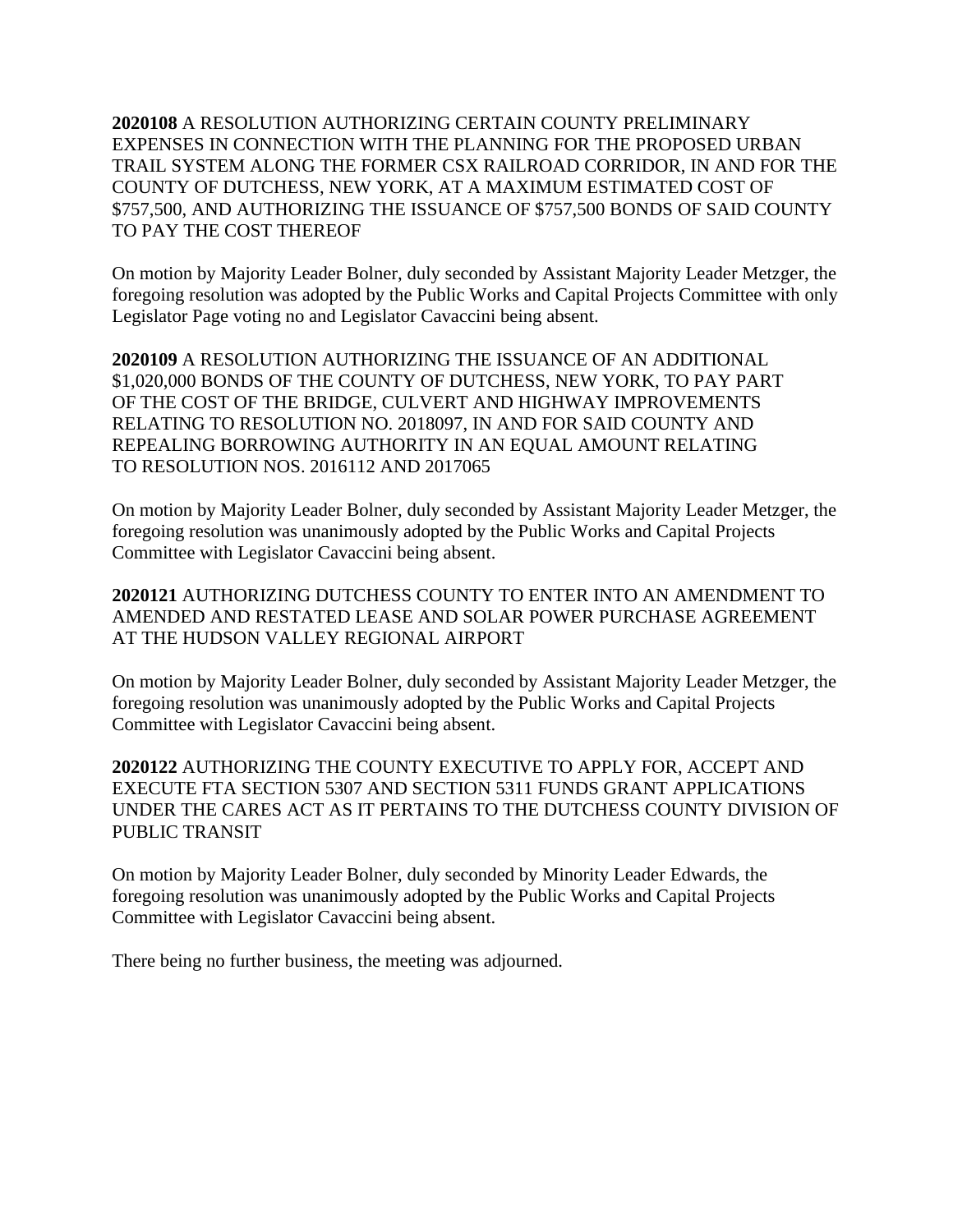

# 2020 Capital Project Update

The following agencies have open Capital Projects:

o Department of Planning & Development o Office of Central and Information Services o Department of Emergency Response o Dutchess Community College o Department of Public Works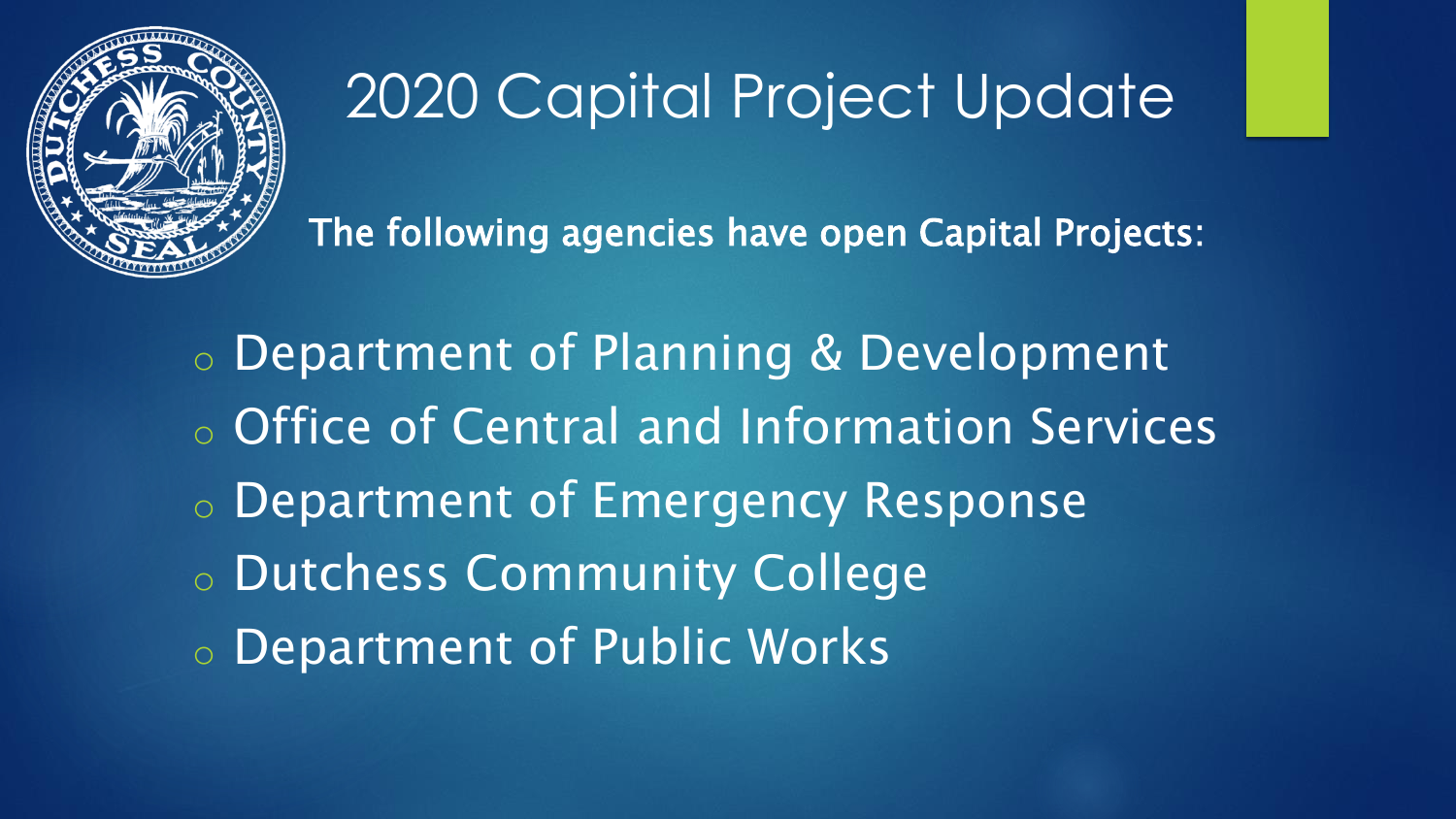### Open Capital Projects that are complete and will be closed in 2020:

- ➢ ET0435 Fuel Tank and Site Rehabilitation
- ➢ EA0492 Airport ARFF/SRE Bldg and Water System
- $\triangleright$  EA0516 Airport Capital Equipment
- ➢ EA0518 On-Airport Water Line
- ➢ EA0520 2018 Airport Vehicle
- ➢ EA0528 2018 Airport Terminal Renovations
- ➢ EA0534 2019 Airport Site Mitigation
- ➢ EA0535 2019 Airport Vehicles & Equipment
- ➢ H0290 2000 ISTEA Roads
- ➢ H0372 Parks Plan
- ➢ H0383 2007 Bridges ISTEA
- ➢ H0467 Building Demolition
- ➢ H0469 2014 Economic Development Bridge Projects
- ➢ H0476 2014 Partnership for Manageable Growth
- ➢ H0477 Water Transmission Line
- ➢ H0497 2016 911 Communications Systems
- ➢ H0499 2106 45 Market Street Purchase/Rehab
- ➢ H0508 2017 Emergency Generators
- $\geq$  H0519 2018 ER 911 Phone System
- ➢ H0521 2018 OFA Building Equipment
- ➢ H0531 2019 Bridge Reconstruction Project
- ➢ H0543 2019 Ballot Marking Devices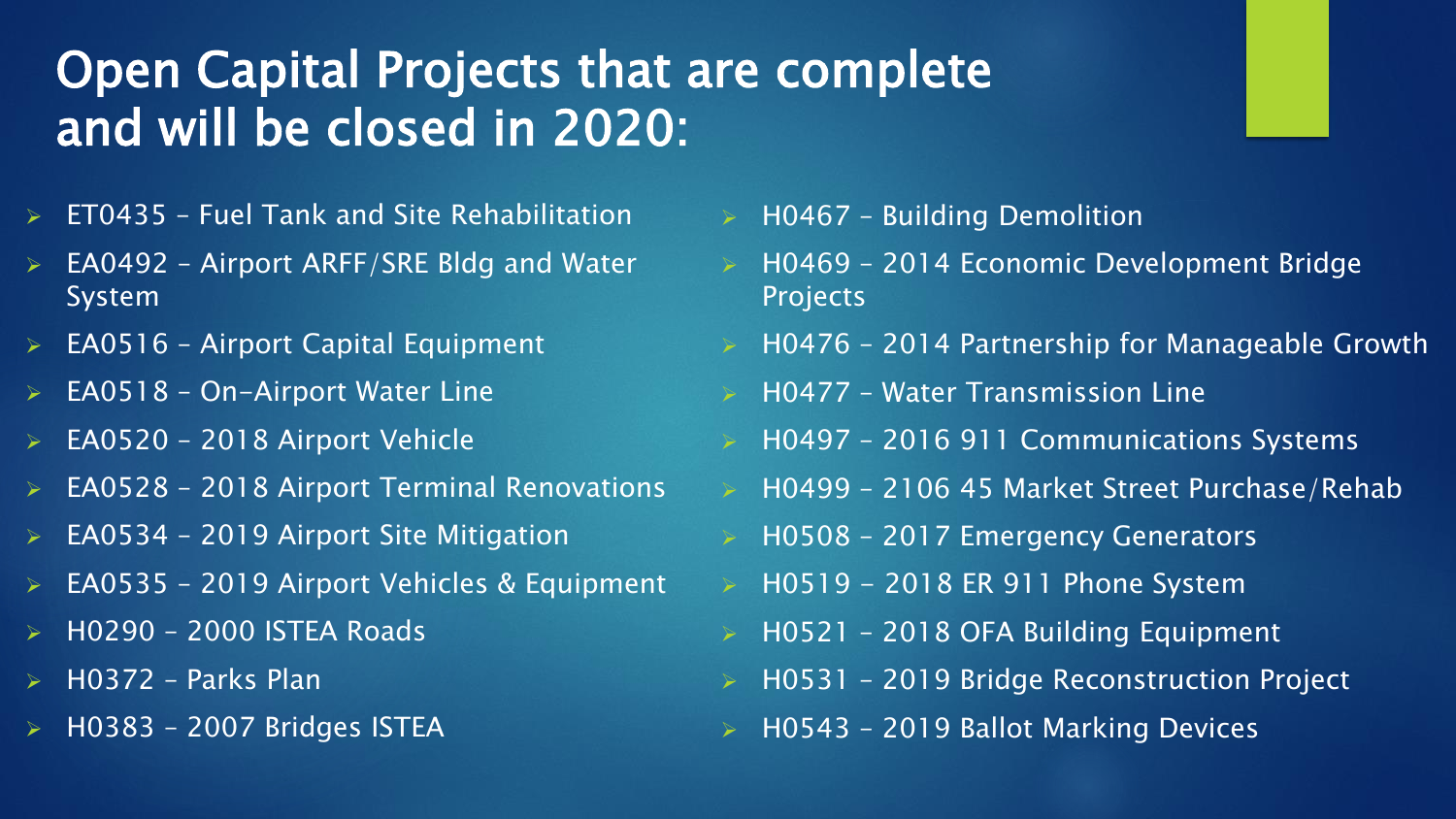### Department of Planning & Development

H0500 – 2016 Partnership for Manageable Growth

- ▶ H0512 2017 Partnership for Manageable Growth
- H0541 2019 Partnership for Manageable Growth
- ▶ H0547 2020 Partnership for Manageable Growth

There are five awarded properties (Jordan Lane Farm, Glendale Farm, Dutchess Views Farms, Lopane Farm, and Schlolldorf Farm.) We anticipate closing on 1 property (Jordan Lane Farm) by the end of 2020. The remaining four properties will close in 2021, resulting in the closing out of H0512. We are delaying/postponing the announcement of the 2020 awards until we have a clearer picture of the County's financial condition.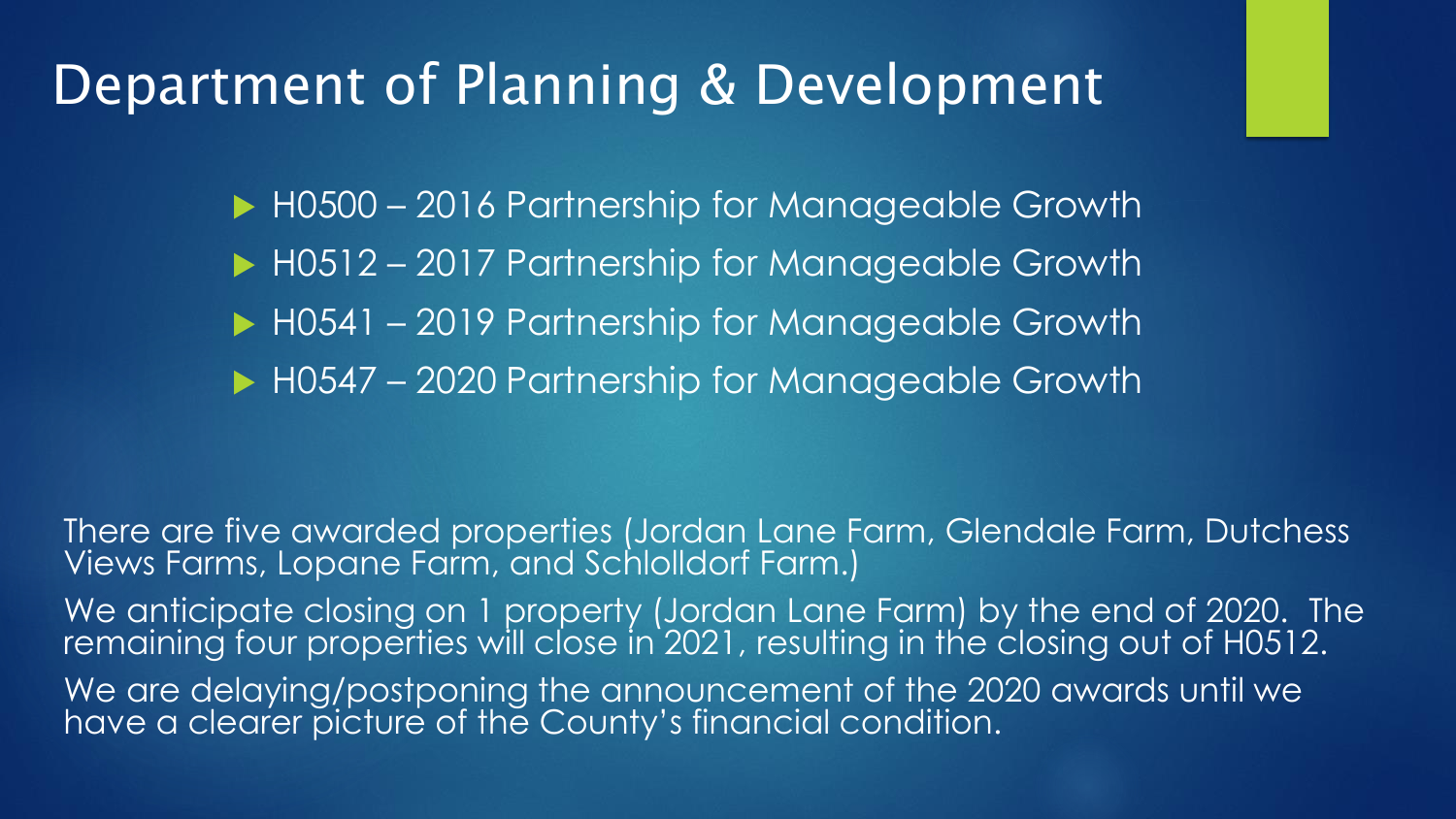## Office of Central and Information Services

 **H0544 – 2019 Network Infrastructure**: Bid award expected this week 8/3/2020 with equipment order and implementation to follow.

 **H0545 – 2019 Disaster Recovery System**: Final implementation work being done, expected completion by end of 2020.

 **H0552 – 2020 Orthophotography**: Vendor to deliver images by end of third Quarter 2020.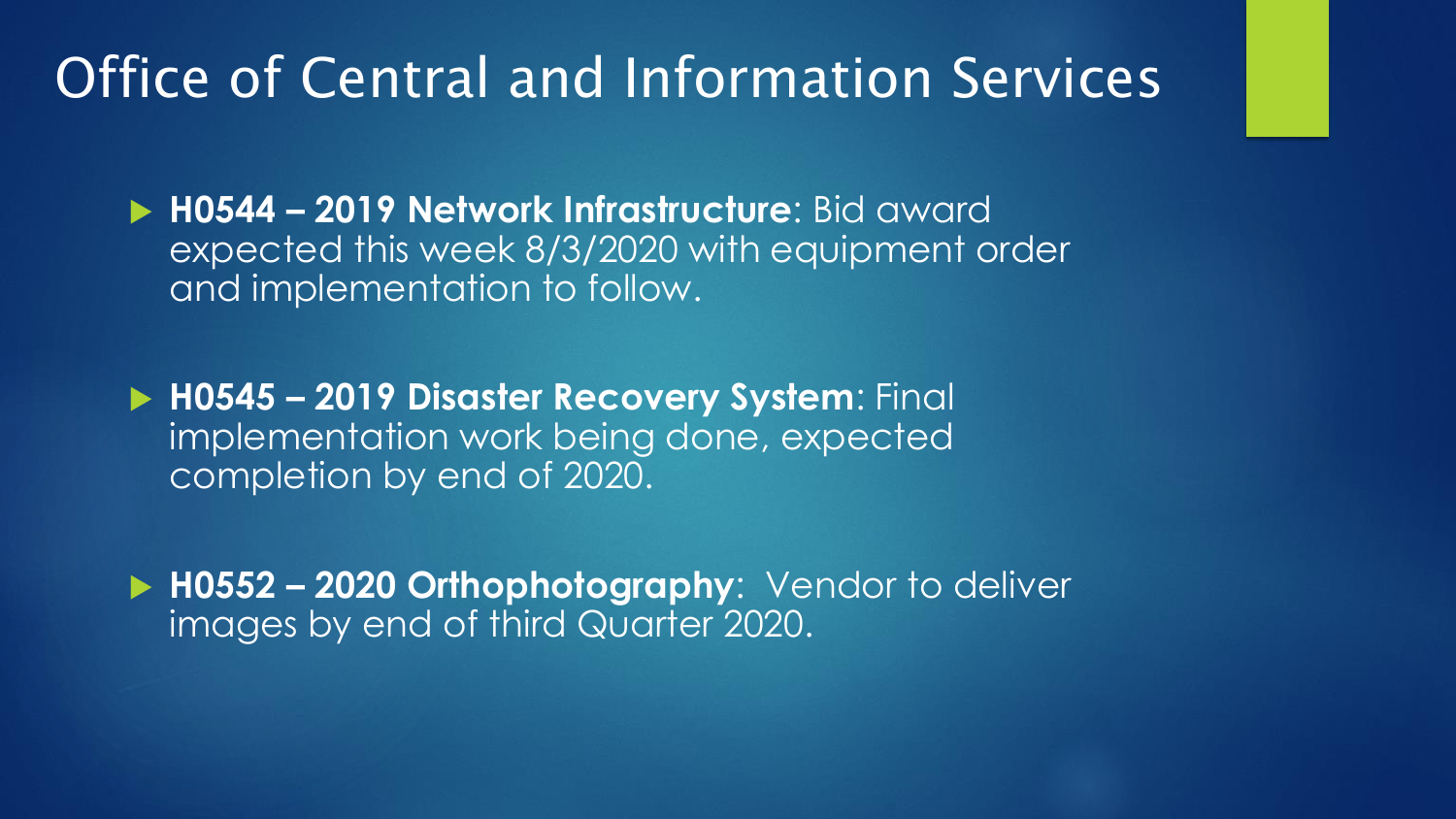### Department of Emergency Response

 **H0519 – 2018 Emergency Response 911 Phone System:** Installation on-going, awaiting fiber network buildout. Expected completion late 2020.

 **H0530 – 2019 Integration/911 Phone system:** A portion of this funding is for phone system above in Project H0519. In the process of receiving quotes on large radio purchase-consultant work ongoing to late 2020.

 **H0557 – Consultant Services for 911 Equipment: C**onsultant services are being procured.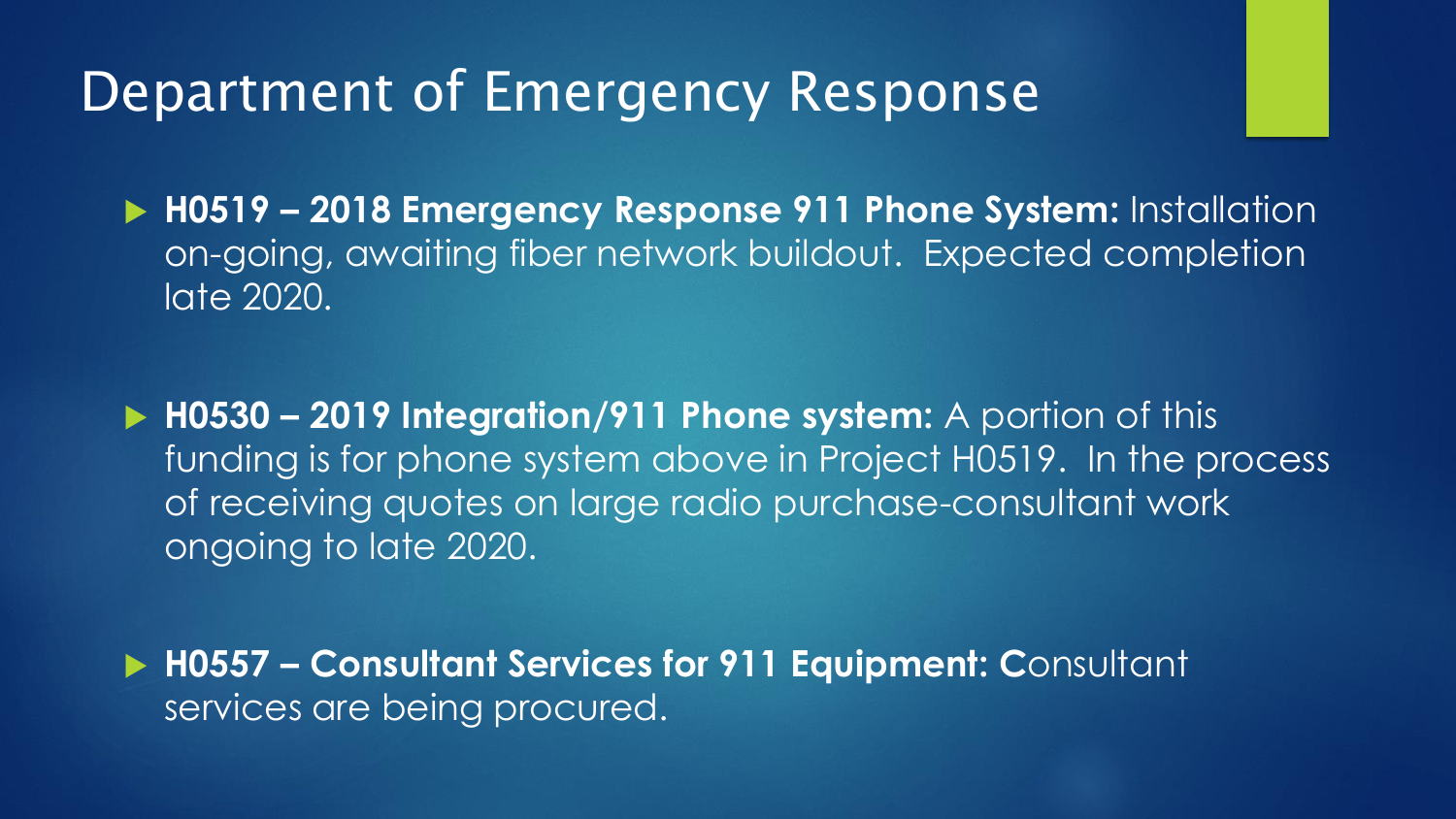### Dutchess Community College

- HC0489 DCC Campus Infrastructure, Phase II
- ▶ HC0503 DCC Campus Infrastructure, Phase III Roof
- HC0509 DCC 2017 Safety/Fire Alarm Updates
- HC0510 DCC 2017 Master Plan Update
- HC0522 DCC Roof Replacement, Phase II
- HC0548 DCC South Campus FF&E
- HC0549 DCC Campus IT Upgrades, Phase I
- HC0550 DCC Campus Site Upgrades, Phase I

#### Dutchess Community College can provide status update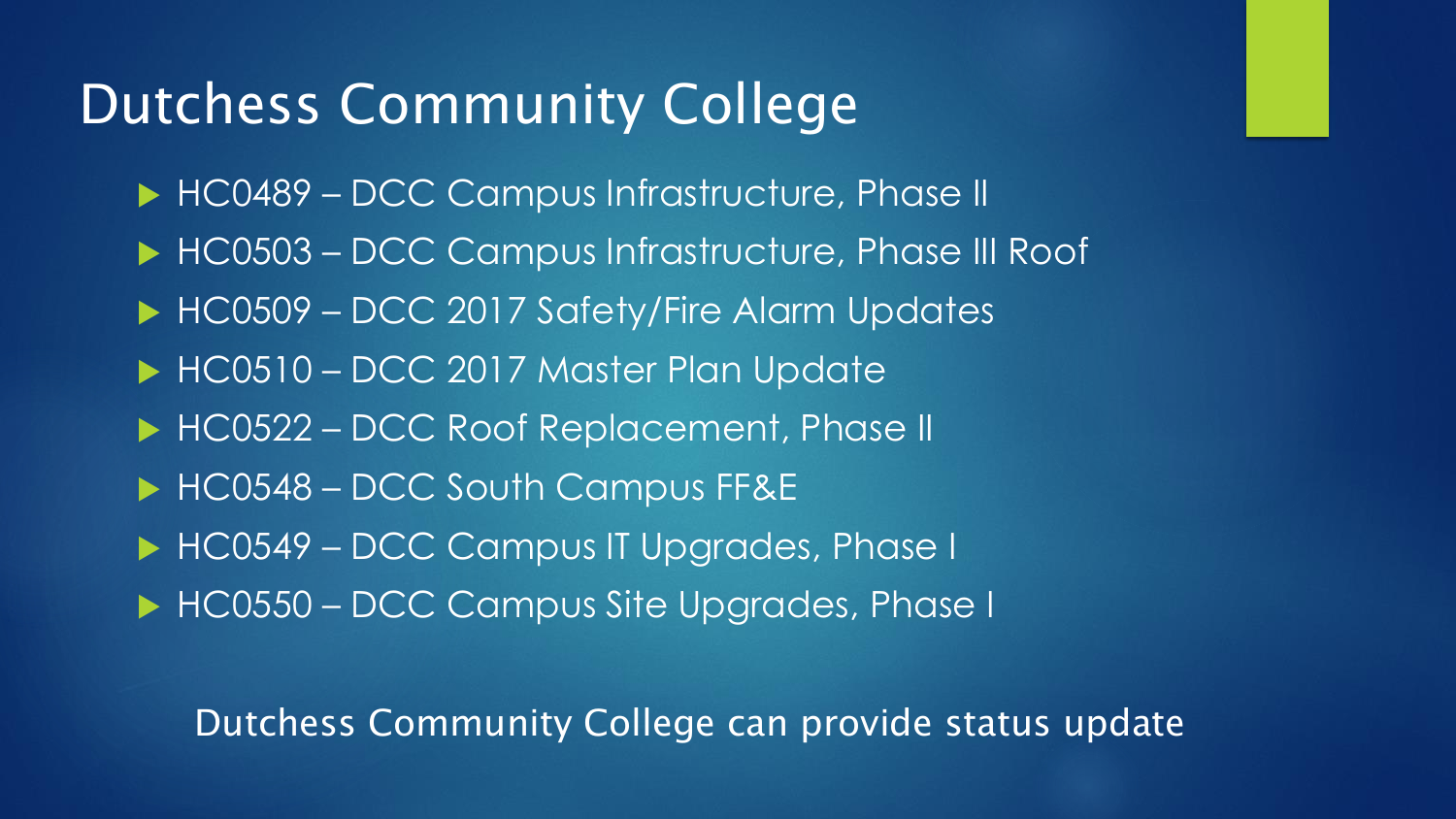# Department of Public Works – Public Transit

- **ET0483 – Bus Replacement**: Three buses on order, expect to receive Aug/Sept 2020.
- **ET0523 2018 Bus Replacement/Facility Improvements**: Bus stop sign project is complete; bids received for two buses with order placed by Sept 1, 2020. Bus shelter study will be complete by late 2020; shelter purchases will commence after study is complete. Bus rider app software purchase is complete; engine overhauls in progress.
- **ET0551 – Bus Replacements/Facilities**: Order for one bus placed by Sept 1, 2020; RFP for facility improvement design expected to be out mid August 2020.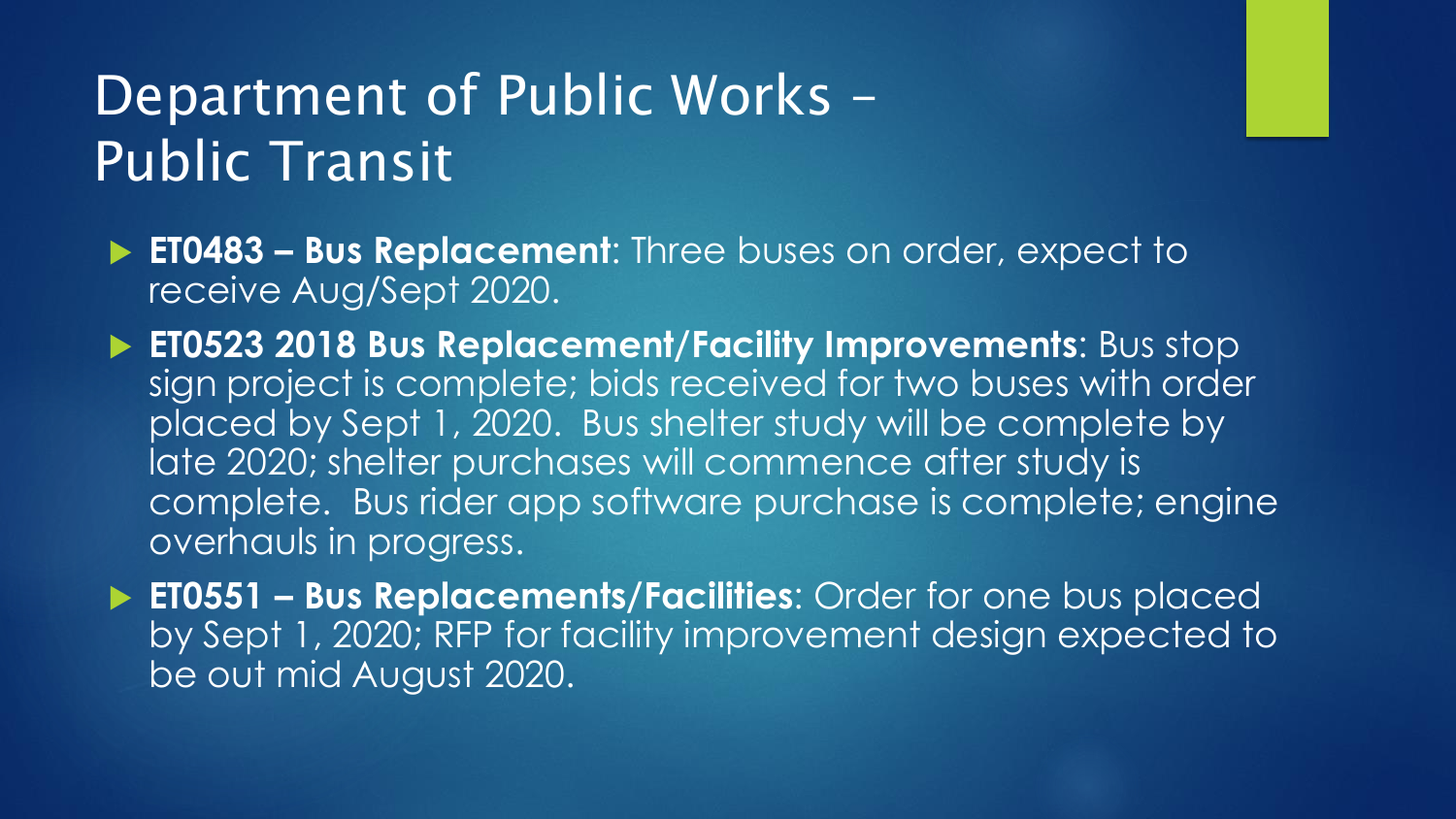### Department of Public Works - Airport

- **EA0485 – 2015 Airport Obstruction Removal:** Work is anticipated to run through 2026 and further FAA grant funding and 5% local share will be sought for construction phase. The original study for the Environmental Assessment of Obstruction Mitigation will be completed by late 2020.
- **EA0501 – DCC Airport Education Facility:** Work is on-going; anticipate completion of project by late 2020.
- **EA0525 – 2018 Runway Safety Area:** Study on-going; FAA is reviewing alternatives; FAA may elect to put this project on hold pending completion of Airport Master Plan EA0533.
- **EA0533 – 2019 Airport Master Plan:** On-going; final master plan original delivery date was late 2020 but COVID has delayed by 6 months now anticipated mid-2021.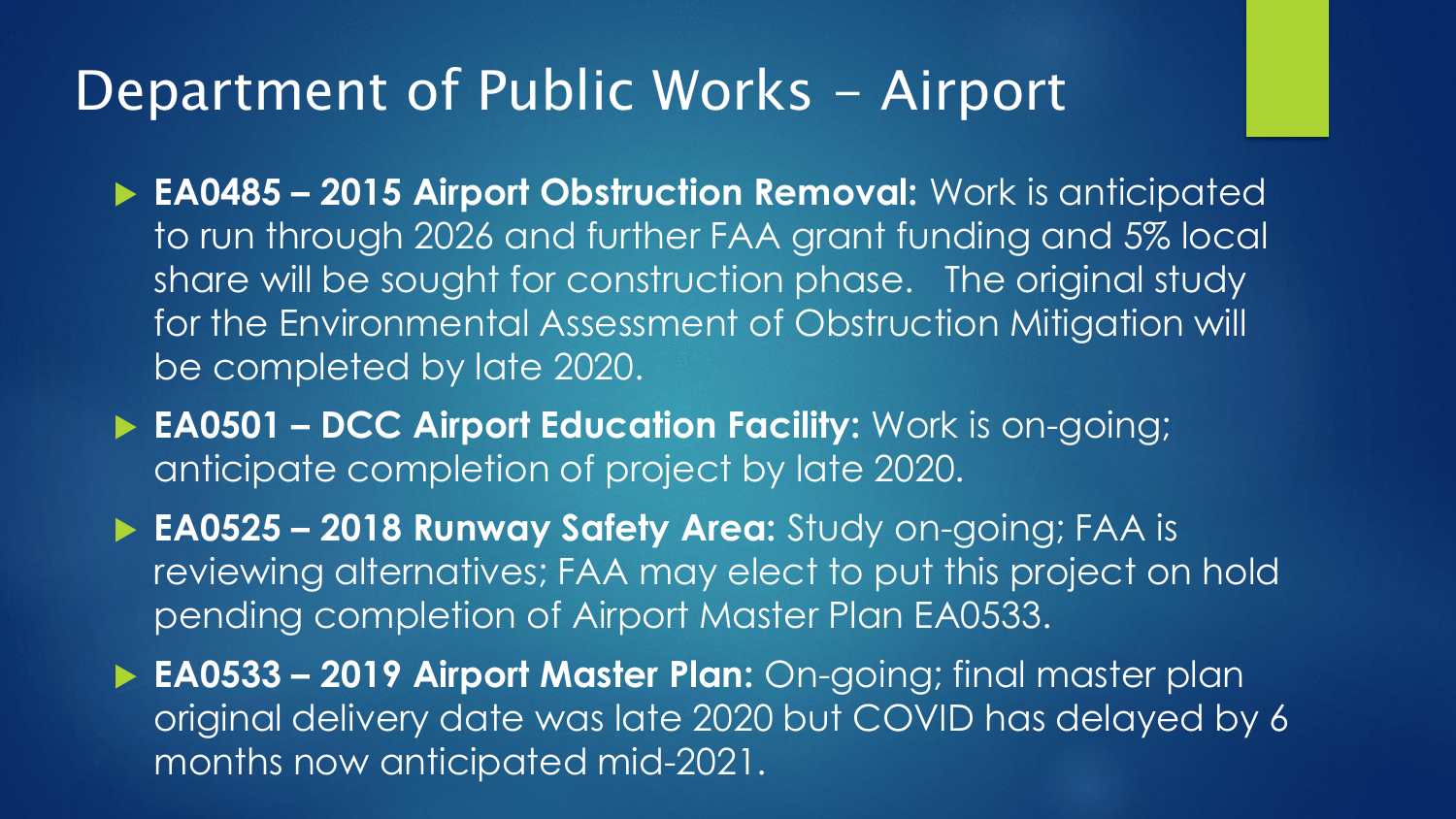#### Department of Public Works – Airport cont.

- **EA0536 – 2019 Airport Guidance Sign Replacement (Design & Construction):** Work on-going; design complete, bids out and successful bidder identified; waiting for FAA construction funding grant (due August 2020.) Expect construction to be complete by late 2020.
- **EA0553 – Airport Apron & Taxiway Rehab (Design):** Work ongoing; expect design work will be completed by late 2020.
- **EA0554 – Airport Snow Removal Vehicles: Work in progress.** Bids for vehicles received; waiting for final FAA funding award (due August 2020. Receipt of vehicles anticipated late 2021.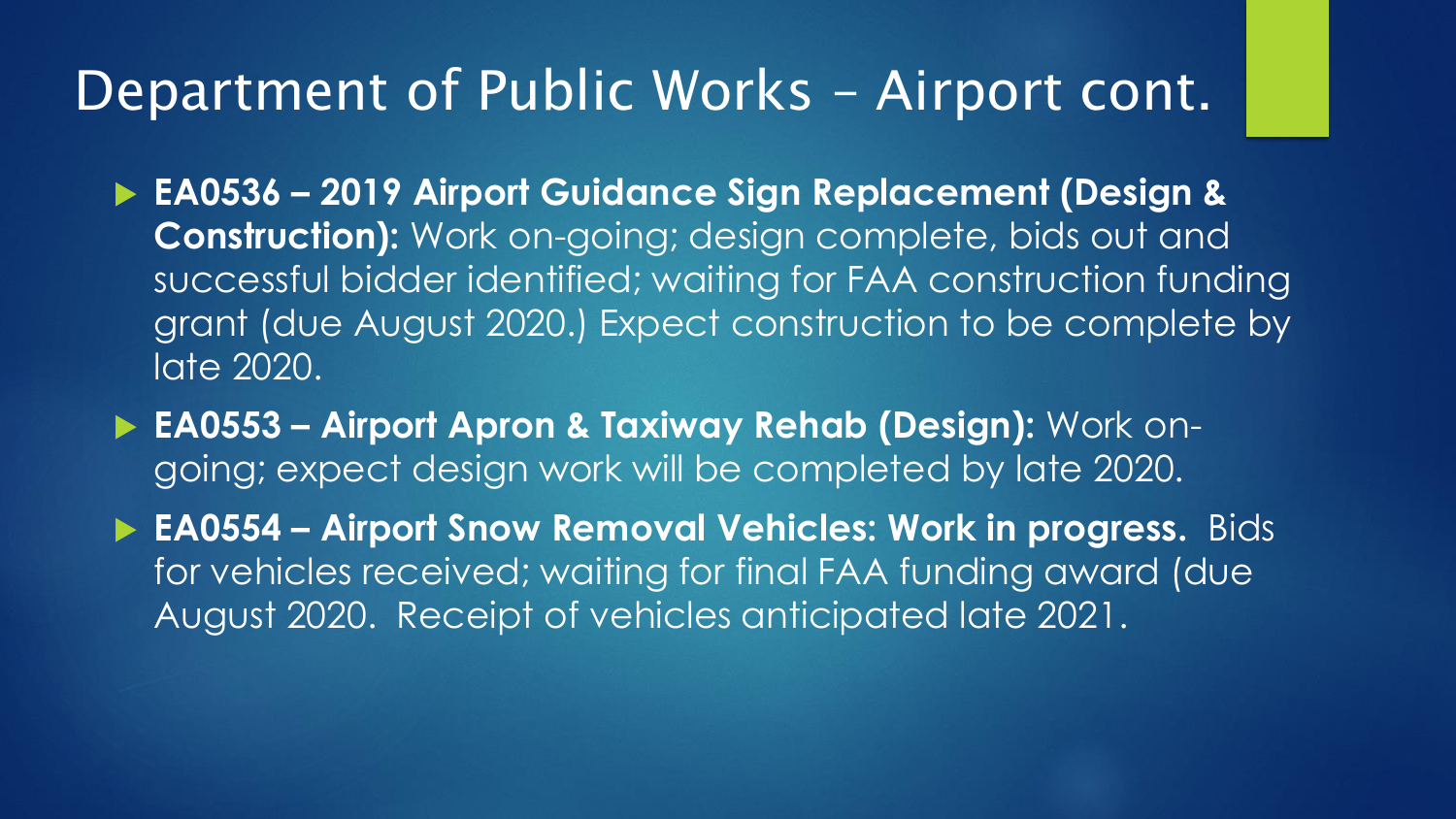### Department of Public Works - Buildings

- **H0466 – 2014 Jail PODs Project:** Lease was converted to purchase of PODs, remaining funds used for capital maintenance and demolition. Expect project completion early 2023.
- **H0473 – Acquisition of 503 Haight Ave.:** Purchase complete, on-going work includes minor renovations to eliminate water intrusion into building. Expect work to be complete late 2020.
- **H0484 – Building Repairs:** Most of this project is complete. Elevators renovations at 60 Market St are being designed and will be bid in late 2020, and HVAC upgrades for 22 and 10 Market St. will be bid in late 2020.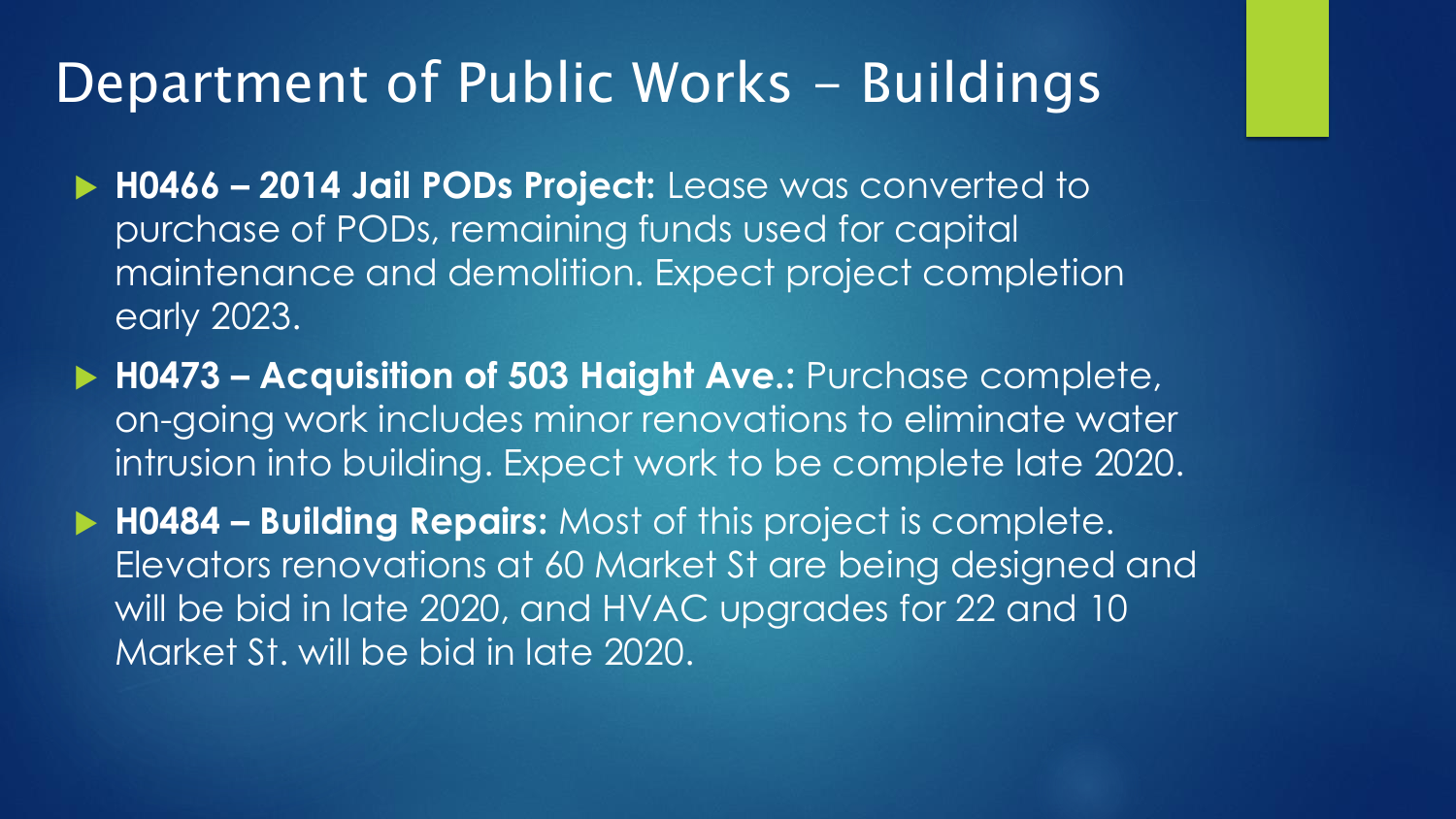#### Department of Public Works – Buildings cont.

- **H0486 – 230 North Rd Renovation/Stabilization Center:**  Stabilization Center and Partial Hospital complete (A & B Wings.) Remaining funds to be used for design of Phase II improvements.
- **H0487 – DC Justice & Transition Center:** LEC complete, JTC project bids will be received August 21, 2020. Construction of JTC from Fall 2020 through Spring 2024.
- **H0496 – 2016 Building Repairs:** Most of this project is complete. Elevators renovations at 236 Main St will be complete by Sept 1, 2020 and HVAC upgrades for 22 Market St. will be bid in late 2020. Improvements at Farm & Home Center have been designed, awaiting lease with USDA.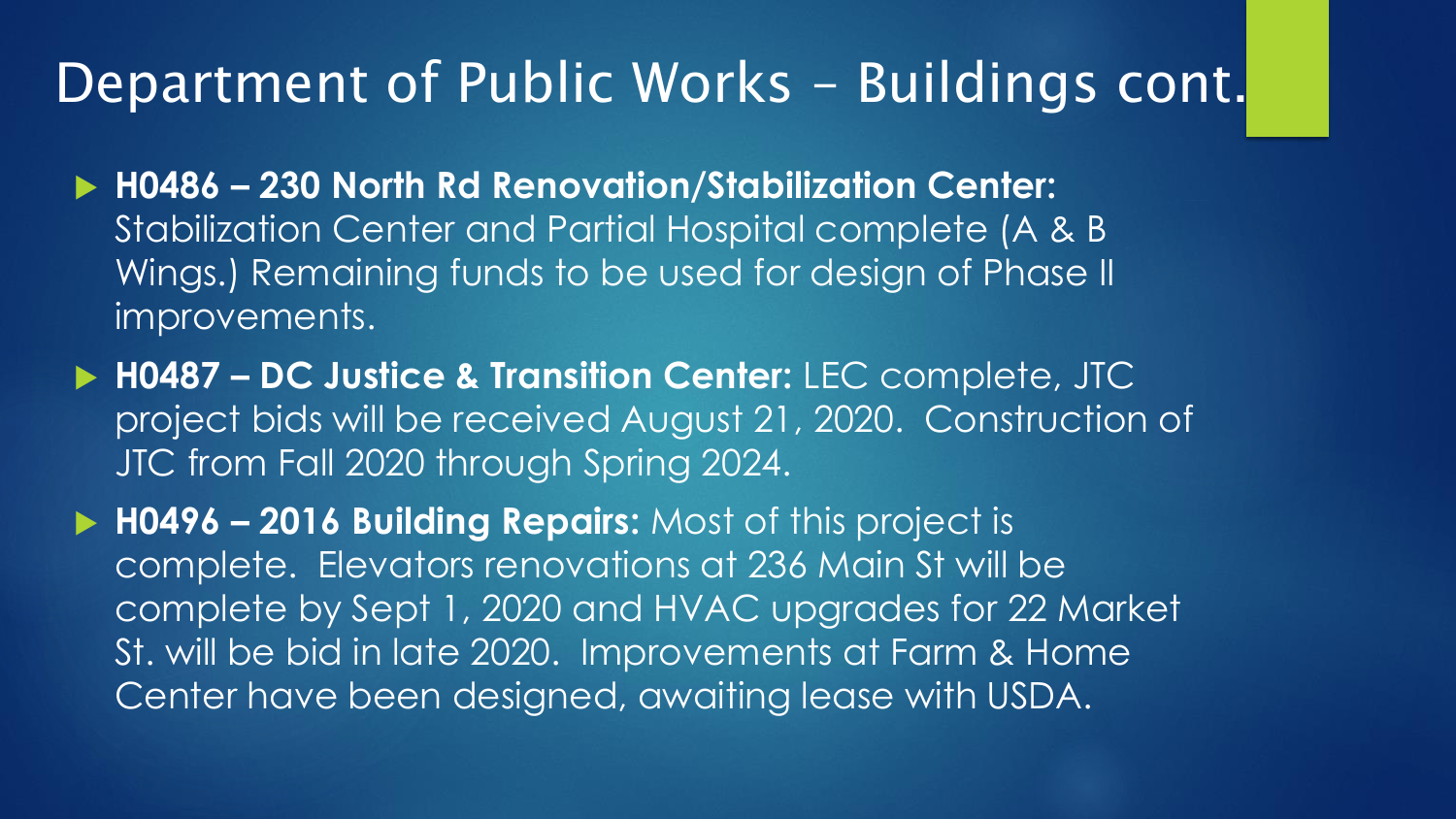### Department of Public Works – Buildings cont.

- **H0515 – 2018 ER Training Center:** Design work complete, waiting for DEC to complete permitting process. Expect bids out Fall of 2020.
- **H0528 – 2018 Building Repairs/Renovation:** Most of this project is complete. Elevators renovations at 236 Main St will be complete by Sept 1, 2020. COB 4<sup>th</sup> floor renovation is underway and will be complete by early 2021. The roof master plan is complete, roofing projects will be commenced in 2021. The ADA restroom at 47 Cannon St is on hold as the County considers options to relocate that agency.
- **H0539 – 2019 HVAC Infrastructure, 10 & 22 Market St.:** Design work nearly complete, expect bids to go out late 2020. Construction will be multi-phased over 5 years.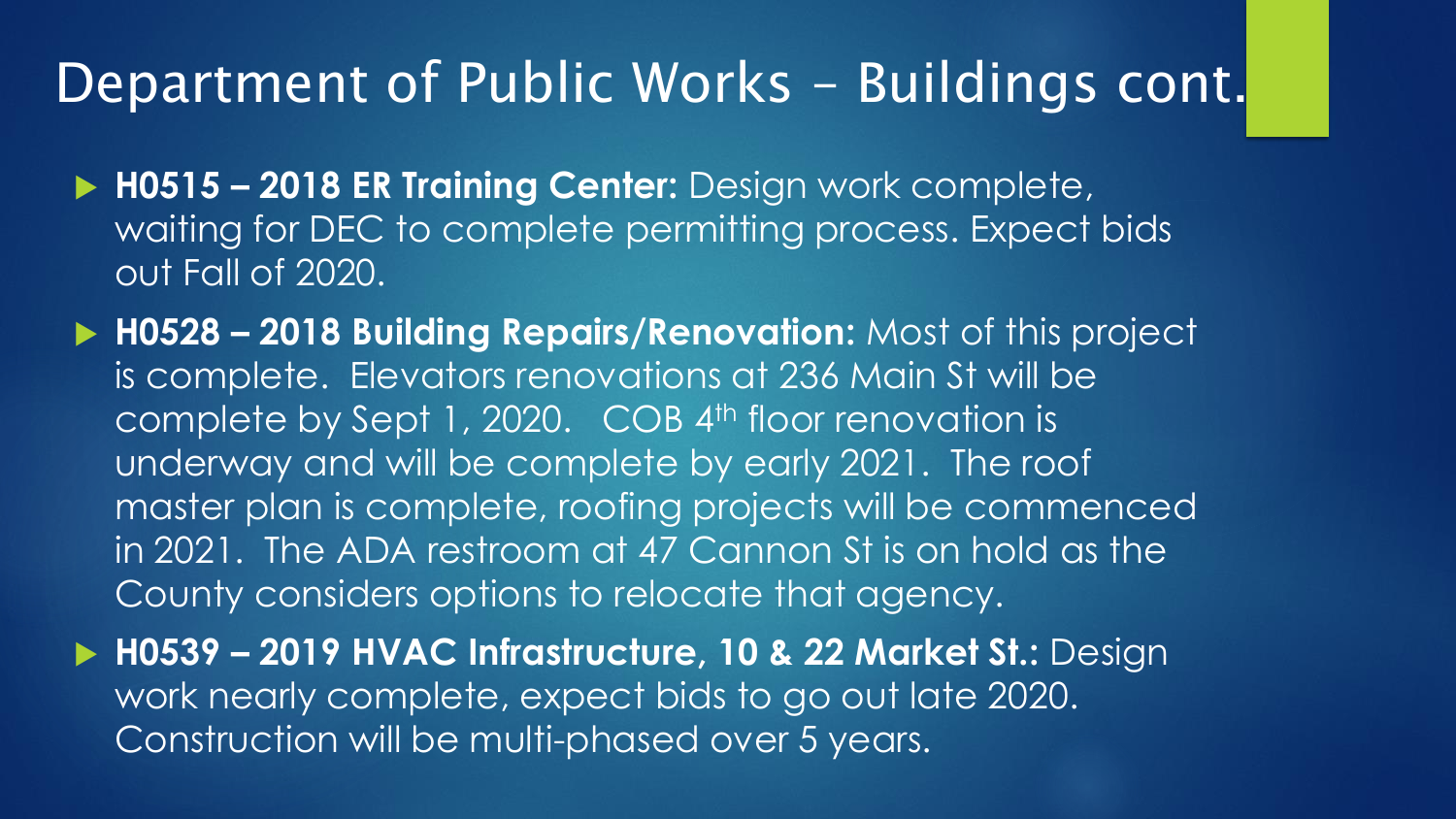#### Department of Public Works - Parks

- **H0471 – 2014 Parks Improvements:** Work completed except for Wilcox Park electric system upgrades. The Wilcox electric system improvements are being planned currently. Expect completion of work by mid 2021.
- **H0493 – 2016 Parks Master Plan:** Master Plan process nearly complete, awaiting Lake Walton public comments. Remaining funds to be used for implementation of first capital improvement project. Expect to begin first project in late 2020.

 **H0498 – 2016 Fallkill Dam Improvements:** Safety assessment and design work complete. Waiting for NYSDEC to issue permits. Will require additional funding for construction phase.

 **H0524 – 2018 Harlem Valley Rail Trail Construction: C**onstruction ongoing. Expect to be complete in late 2020.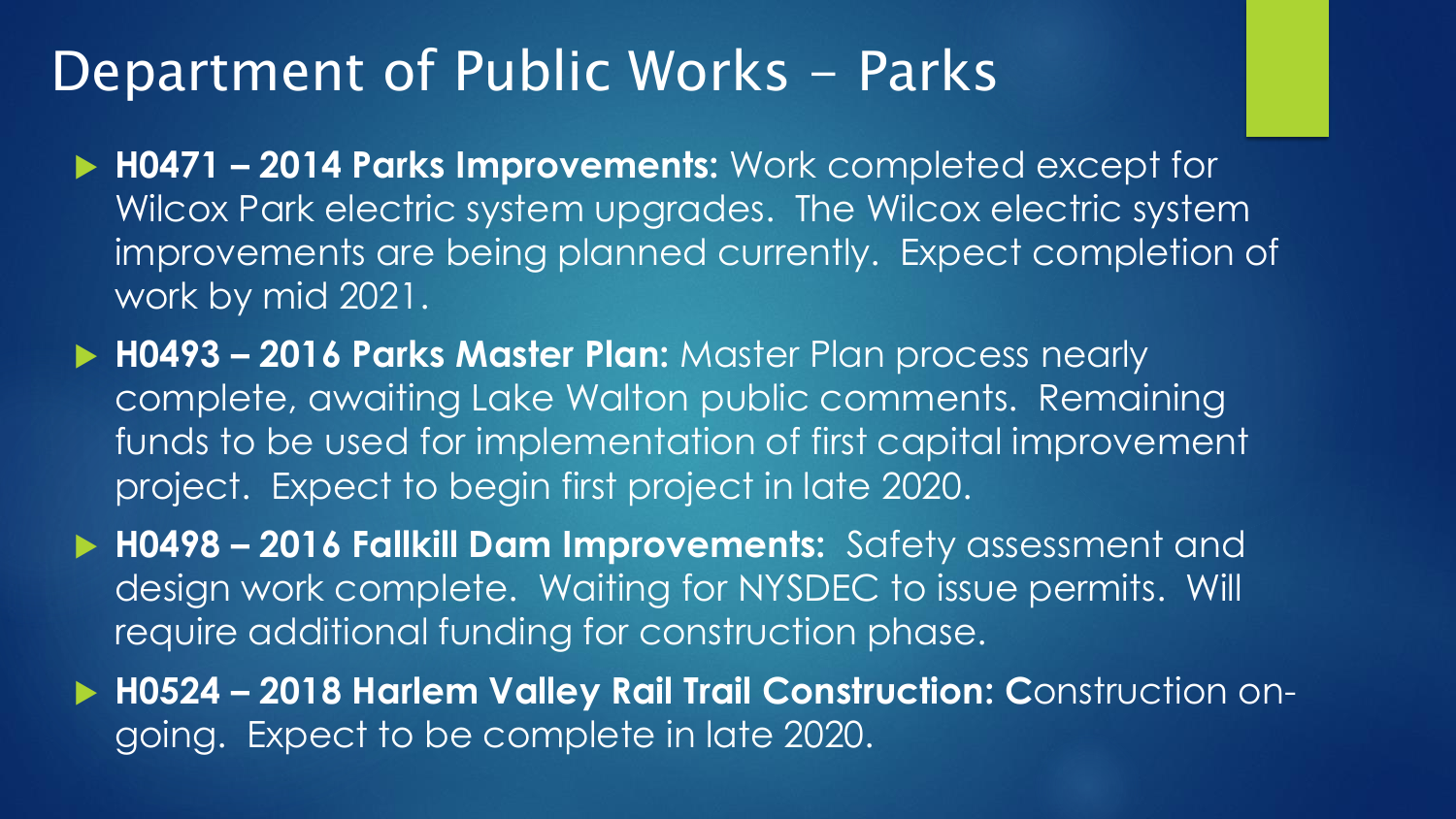#### Department of Public Works – Parks cont.

- **H0526 – 2018 Dutchess Stadium Improvements**: Phase 1A complete (seating, structure repairs.) Phase 1B Parking lot improvements ongoing, expect to be complete late 2020.
- **H0532 – 2019 Lake Walton Acquisition**: Acquisition complete, remaining funds will be used for study of lake's health. Expect completion in early 2021.
- **H0542 – 2019 DRT Extension**: Acquisition of CSX property is complete. Seeking to add design funds to this capital project via amendment in August 2020. Design will be complete in early 2022, construction expected to start in phases in 2022 contingent on funding approval.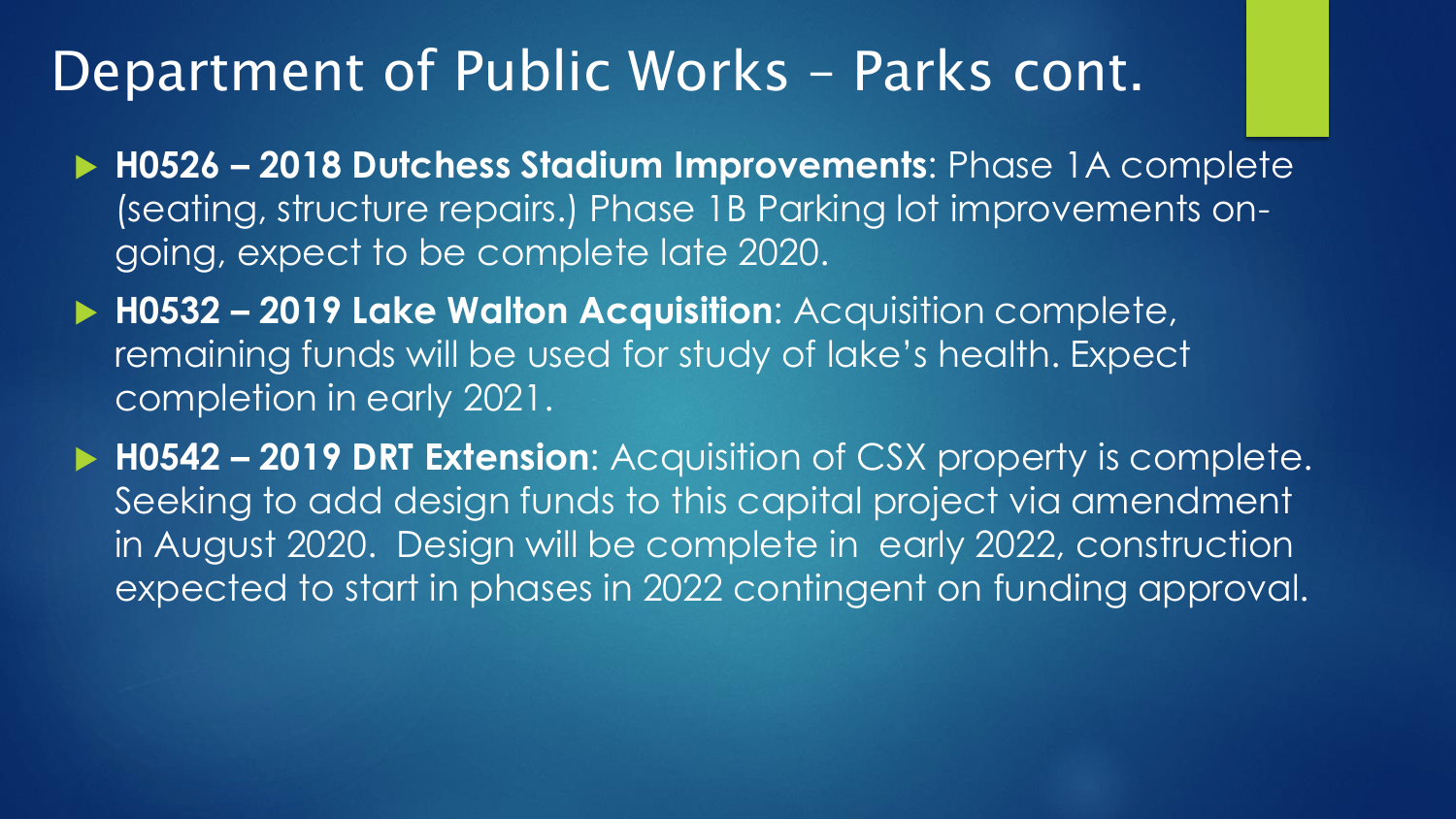# Department of Public Works -Bridges/Highways

- ▶ H0384 2007 Roads ISTEA: Work on-going, reconstruction of Beekman Rd (CR 9) and Old Hopewell Rd (CR 28). Construction expected to be complete mid 2021. Funding also included in H0527.
- ▶ H0468 CR 92 project: Funds earmarked for reconstruction of Chelsea Rd (CR 92) upon completion of NYSDEP Tunnel Project in Wappinger. Expect reconstruction to occur in 2022.
- **H0491 – 2016 Highway & Bridge Improvements:** All projects are complete except for Annandale Rd (CR 103) design work and West Kerleys Corners Rd (CR 78)/Rte 9G intersection construction work.
- **H0506 – 2017 Highway & Bridge Improvements:** All projects are complete except for Culvert N-22/N-23 design and Bridge PP-5 design, which are both nearing completion.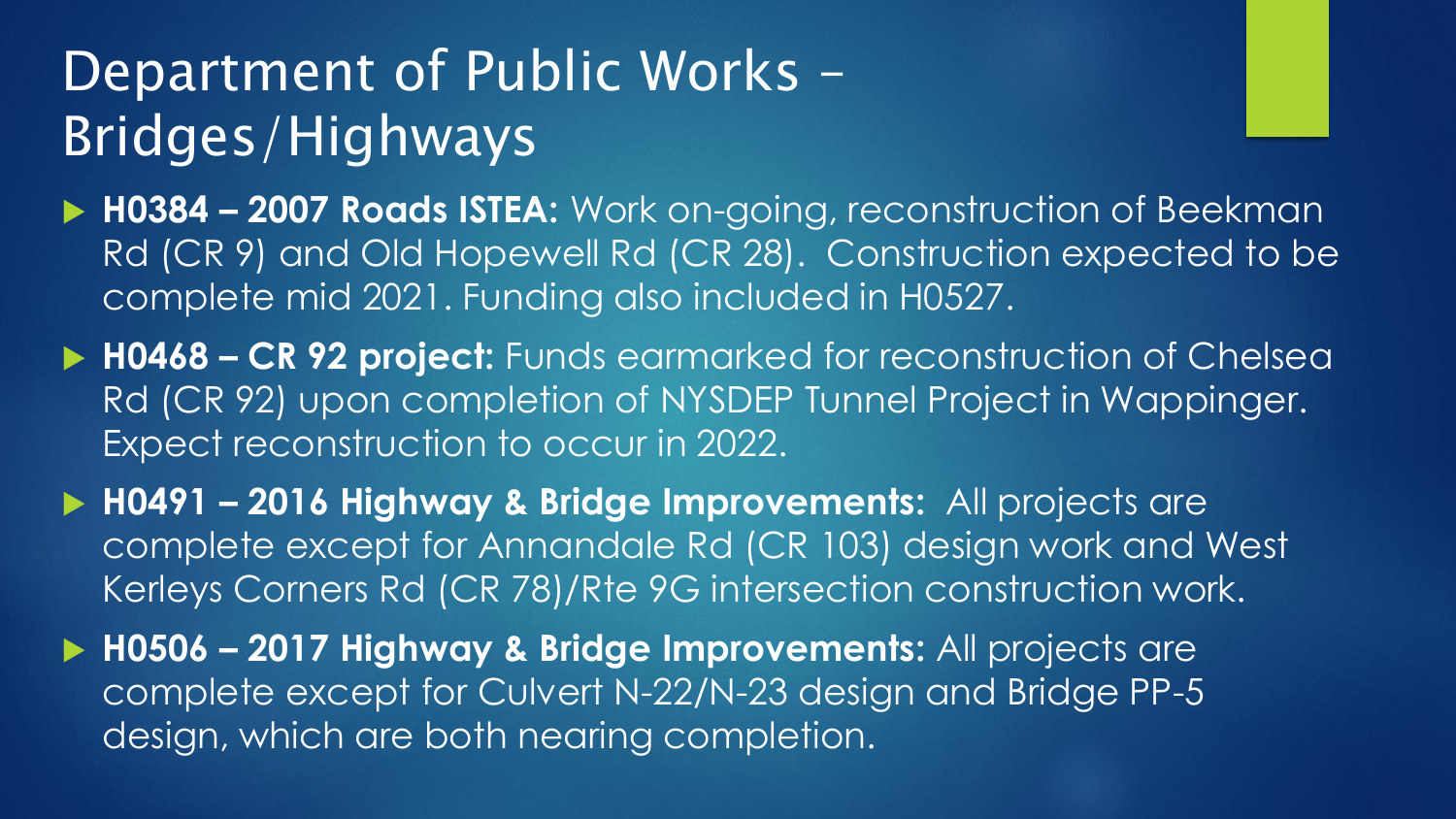# Department of Public Works -Bridges/Highways cont.

- **H0516 – 2018 Highway & Bridge Improvements:** All projects are complete and financial close-out is underway.
- **H0527 – 2018 Federal Aid Highway Improvements:** Work on-going, reconstruction of Beekman Rd (CR 9) and Old Hopewell Rd (CR 28). Construction expected to be complete mid 2021. Funding also included in H0384.
- **H0538 – 2019 Highway & Bridge Improvements:** Projects are underway.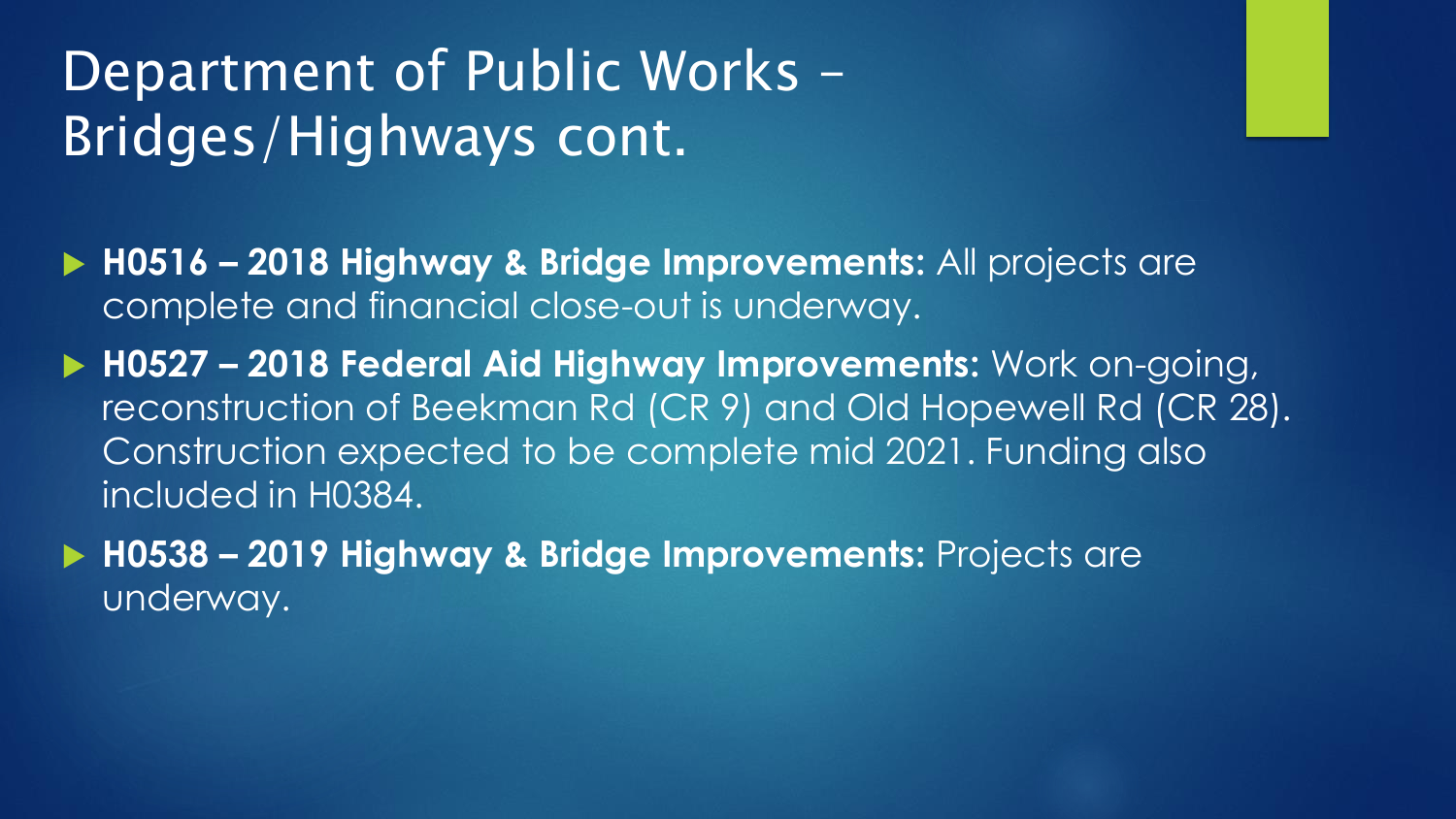# Department of Public Works – Vehicles & Equipment

- **H0516 – 2018 Capital Equipment:** Two items have yet to be purchased. Opening bids mid August 2020. Delivery of vehicles expected in early to mid 2021.
- **H0520 – 2018 Auto Center Vehicles**: Two DCSO vehicles have yet to be purchased. Orders paced mid-August 2020. Delivery of vehicles expected in early to mid 2021.
- **H0537 – 2019 Auto Center Vehicles**: Some vehicles received, some on order, others will have bids opened mid August 2020.